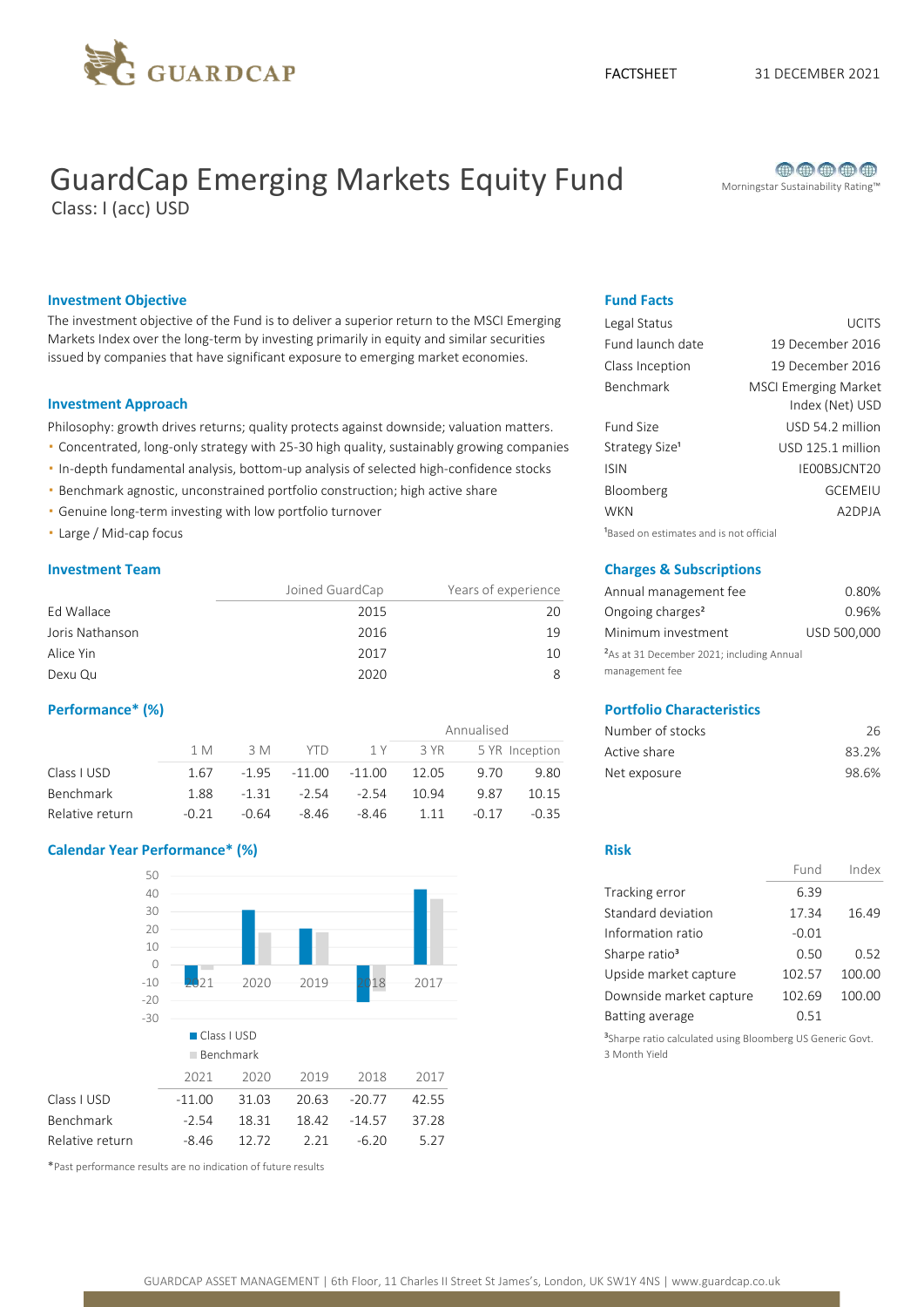

#### Geographic Allocation (%) Sector Allocation (%)

- 
- Latin America 14.28
- United States 8.30
- 



| Asia Pacific  | 75.99 | Information Technology    | 35.18 |
|---------------|-------|---------------------------|-------|
| Latin America | 14.28 | • Consumer Discretionary  | 25.23 |
| United States | 8.30  | $\blacksquare$ Financials | 12.48 |
| ■ Cash        | 1.43  | • Communication Services  | 11.91 |
|               |       | • Consumer Staples        | 5.68  |
|               |       | ■ Industrials             | 3.39  |
|               |       | ■ Real Estate             | 2.95  |
|               |       | ■ Health Care             | 1.75  |
|               |       | ■ Cash                    | 1.43  |



|                     | % of assets |
|---------------------|-------------|
| <b>TSMC</b>         | 8.82%       |
| MercadoLibre        | 7.89%       |
| Samsung Electronics | 7.09%       |
| Tencent             | 5.37%       |
| HDFC Bank           | 5.11%       |

### Top 5 Holdings **Monthly Contributors / Detractors** Monthly Contributors / Detractors

| % of assets |                       | Contribution to return |
|-------------|-----------------------|------------------------|
| 8.82%       | + MercadoLibre        | 1.09%                  |
| 7.89%       | + Samsung Electronics | 0.65%                  |
| 7.09%       | + EPAM Systems        | 0.40%                  |
| 5.37%       | - JD.com              | $-0.69%$               |
| 5.11%       | - Sea Ltd.            | $-0.57%$               |
|             | - Alibaba             | $-0.32%$               |
|             |                       |                        |

#### Manager Commentary

The MSCI Emerging Markets Index returned +1.9% in December, taking total returns for the benchmark to -2.5% for 2021. Since the Index peaked in February 2021, it has declined by approximately 13% but is 69% above the pandemic-related low that it reached in March 2020. Latin America was the best performing region for the month (+5.9%) but the worst for the calendar year (-8.1%). The best performing region in 2021 was commodity-heavy EMEA, which returned +18.0% including +2.3% for December. Emerging Asia, the biggest region in the index, returned +1.5% for the month and -5.1% for the year. The largest constituent country in Emerging Asia is China, which was also the biggest detractor, returning -21.8% in 2021.

The top 3 performing sectors in December were utilities (+6.6%), IT (+6.3%) and energy (+4.3%). The bottom 3 sectors were healthcare (-6.0%), consumer discretionary (-4.6%) and real estate (-1.4%). A similar pattern applied for 2021 as a whole, with the top 3 sectors being energy (+20.9%), utilities (+12.4%) and IT (+9.9%) and the bottom 3 sectors being consumer discretionary (-29.1%), real estate (-21.8%) and healthcare (-19.8%).

Latin American e-commerce operator MercadoLibre was the largest contributor to performance in December, as its share price recovered somewhat from the previous month's weakness. Other contributors included consumer electronics giant Samsung Electronics and digital consultancy EPAM, whose share price benefited from peer company Accenture reporting strong quarterly results. Detractors from performance included Chinese e-commerce operator JD.com, after Tencent announced that it would be reducing its stake in the company, Southeast Asian e-commerce group Sea Ltd, whose share price has de-rated from its recent peak in October and digital services group Alibaba, following a challenging year and a low-key Investor Day.

#### Share Class Ratings

Overall Morningstar Rating™ Quantalys Rating™

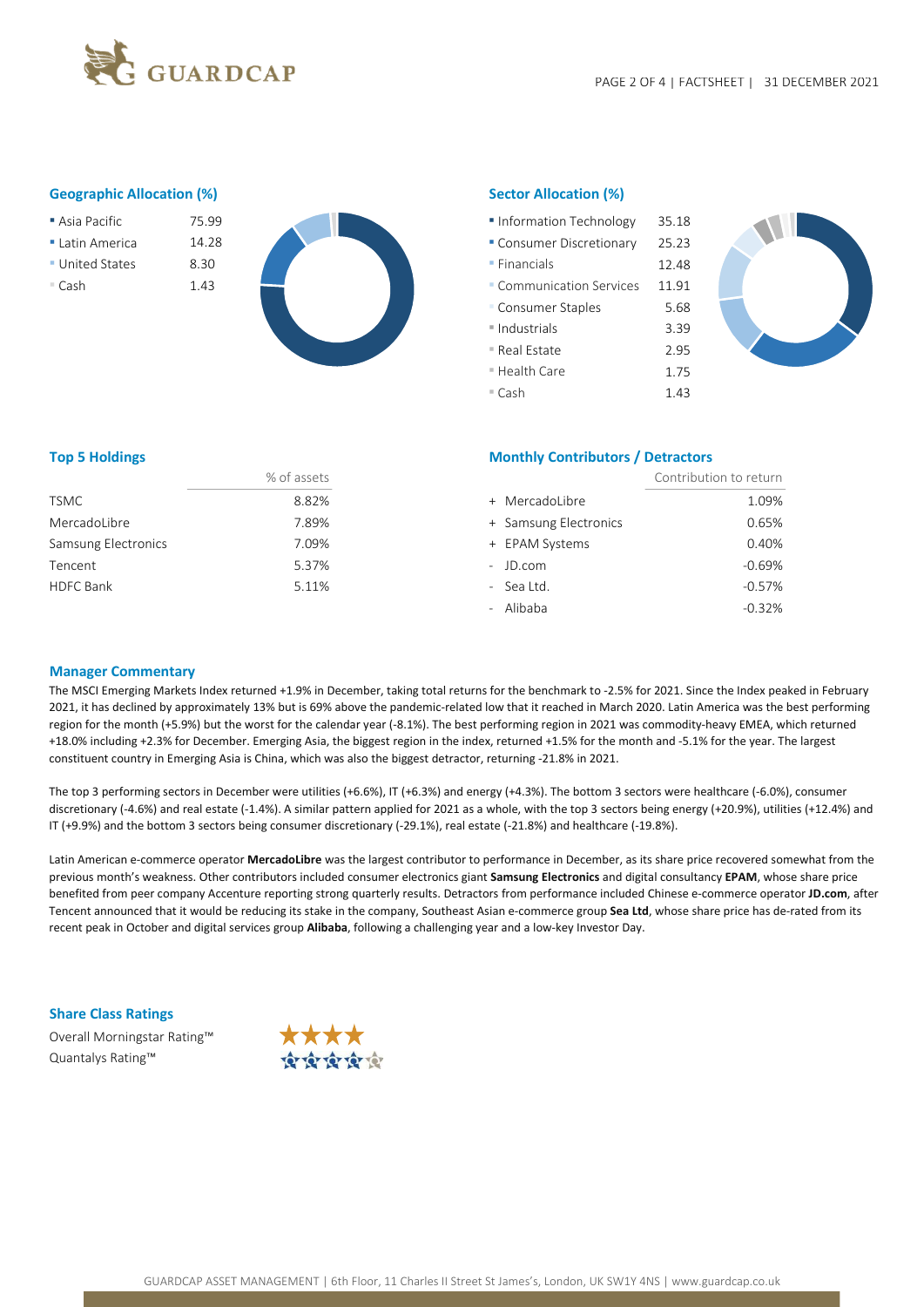

| <b>ESG</b> Integration |  |
|------------------------|--|
| Voting and Engagement  |  |
| <b>ESG Exclusions</b>  |  |



### **ESG Fund Facts** Fund ESG Ratings Fund ESG Ratings Fund ESG Ratings

Morningstar Sustainability Rating™ Morningstar Low Carbon Designation™



### ESG Integration

All companies under consideration are assessed against the team's ten Investment Criteria, including strong "Foundations for Sustainable Growth" (FSG), which ensures that a company's ESG practices align with its potential for long-term sustainable growth. The Fund's concentrated approach (25-30 stocks) enables a thorough understanding of the sustainability risks and opportunities relevant to each company and an analysis of a company's ESG issues forms a key part of every investment decision.

#### Voting and Engagement

Active ownership is deeply embedded in our investment philosophy and where practical we vote on every resolution and corporate action proposed by our companies. If a company is engaged in a practice that concerns us, we will engage with the company on the issue, seek to learn more about it and encourage positive change.

#### ESG Exclusions

The Fund excludes direct investment in corporate issuers that are involved in the manufacture or production<sup>1</sup> of:

Firearms or small arms ammunition  $\left(\sum_{i=1}^{\infty} x_i\right)$  Tobacco products

<sup>1</sup>Subject to a specific revenue threshold of 5%, based on a company's annual report

<sup>2</sup>Includes anti-personnel landmines, cluster munitions, biological weapons and chemical weapons



Controversial weapons<sup>2</sup> and the metal weapons<sup>2</sup> Extraction of fossil fuels and/or generation of power from them

 $0 \longrightarrow 0$  and  $0 \longrightarrow 0$  and  $0 \longrightarrow 0$  and  $0 \longrightarrow 0$  and  $0 \longrightarrow 0$  and  $0 \longrightarrow 0$  and  $0 \longrightarrow 0$  and  $0 \longrightarrow 0$  and  $0 \longrightarrow 0$  and  $0 \longrightarrow 0$  and  $0 \longrightarrow 0$  and  $0 \longrightarrow 0$  and  $0 \longrightarrow 0$  and  $0 \longrightarrow 0$  and  $0 \longrightarrow 0$  and  $0 \longrightarrow 0$  and  $0 \longrightarrow 0$  and  $0 \longrightarrow 0$  and  $0 \longrightarrow$ 150 300 450 600 Intensity (WACI) Fund **Fund Fund** Benchmark

## Carbon to Revenue (C/R)  $73.84$  513.44 Scope 1 192.07 12,488.72 Carbon to Value Invested (C/V)  $19.25$  288.43 Scope 2 833.16 2,561.57 Weighted Average Carbon Intensity (WACI) 77.43 373.65

Source: Trucost; as at 31 December 2021. Carbon Intensity calculated in TCO2E/USD M. Includes Scope 1 and Scope 2 emissions.

The Carbon to Revenue (C/R) metric shows the intensity of the portfolio and benchmark using the absolute apportioned carbon emissions and apportioned revenues, calculated on an ownership basis (value of holdings divided by chosen apportioning metric), as at the analysis date. The Carbon to Value (C/V) Invested metric takes the carbon emissions (apportioned using either market capitalisation or enterprise value) divided by the value of holdings in a portfolio or benchmark. The Weighted Average Carbon Intensity (WACI) metric takes the carbon intensity (total carbon emissions divided by total revenue) of each holding and multiplies it by its investment weight (the current value of the holding relative to the current value of the whole portfolio).

### Carbon Intensity Carbon Apportioned by Scope



Source: Trucost, as at 31 December 2021. Calculated in TCO2E. Greenhouse Gas (GHG) Protocol methodology.

This represents the absolute quantity of portfolio or benchmark emissions attributed from their underlying constituents on an ownership basis, as at the analysis date, based on the defined GHG methodology. Absolute carbon emissions are apportioned from a company to a portfolio based on equity ownership (market capitalisation) or share of financing (enterprise value). Scope 1 emissions are from directly emitting sources that are owned or controlled by a company. Scope 2 emissions are from the consumption of purchased electricity, steam, or other sources of energy generated upstream from a company's direct operations. Reference: GHG Protocol.